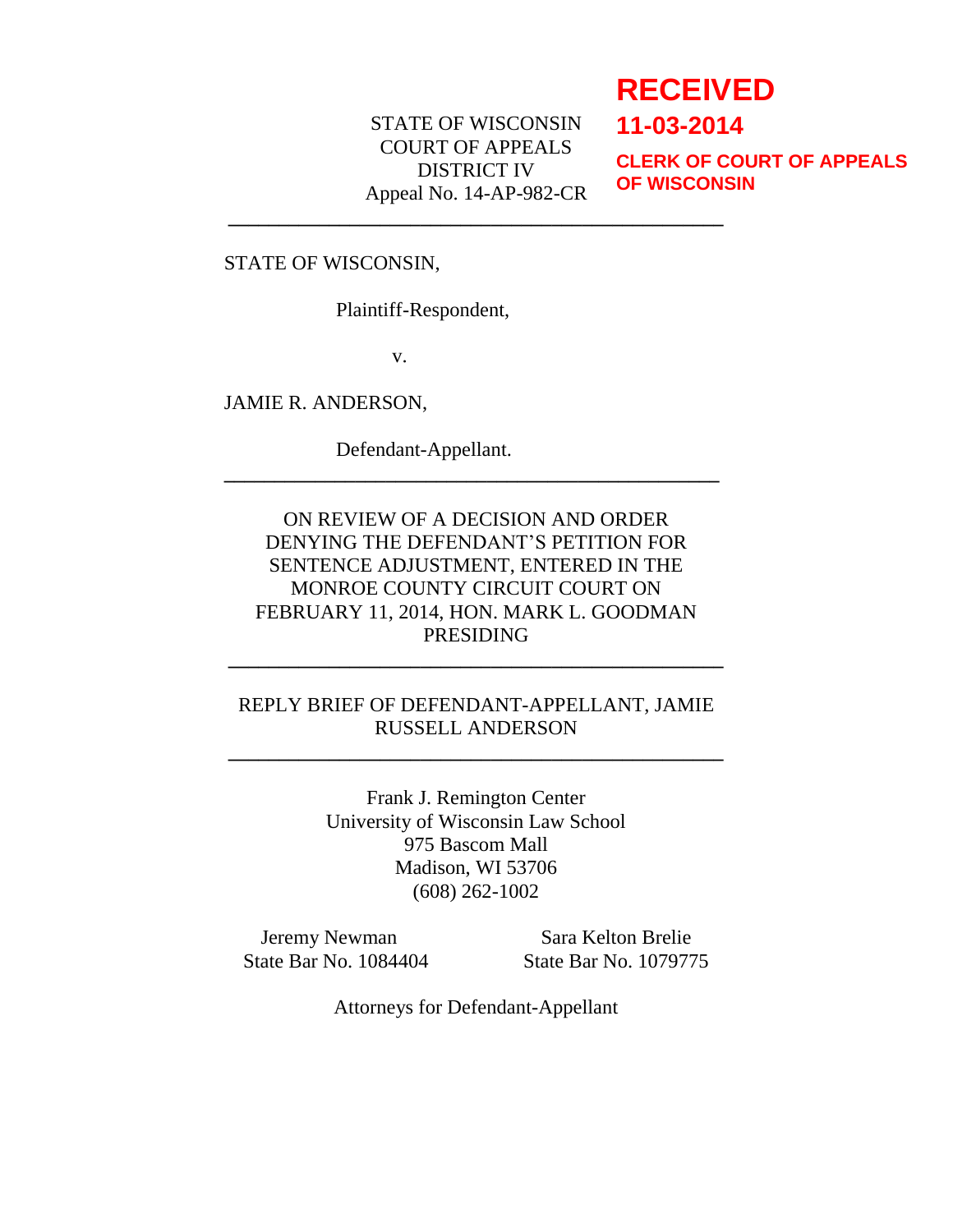# **TABLE OF CONTENTS**

| I. ANDERSON'S ISSUE PRESENTED IS<br>PROPERLY BEFORE THIS COURT AND     |  |
|------------------------------------------------------------------------|--|
| II. THE SENTENCE ADJUSTMENT STATUTE<br><b>APPLIES TO MISDEMEANANTS</b> |  |
|                                                                        |  |
| CERTIFICATION AS TO FORM AND LENGTH  8                                 |  |
| <b>CERTIFICATION OF COMPLIANCE</b>                                     |  |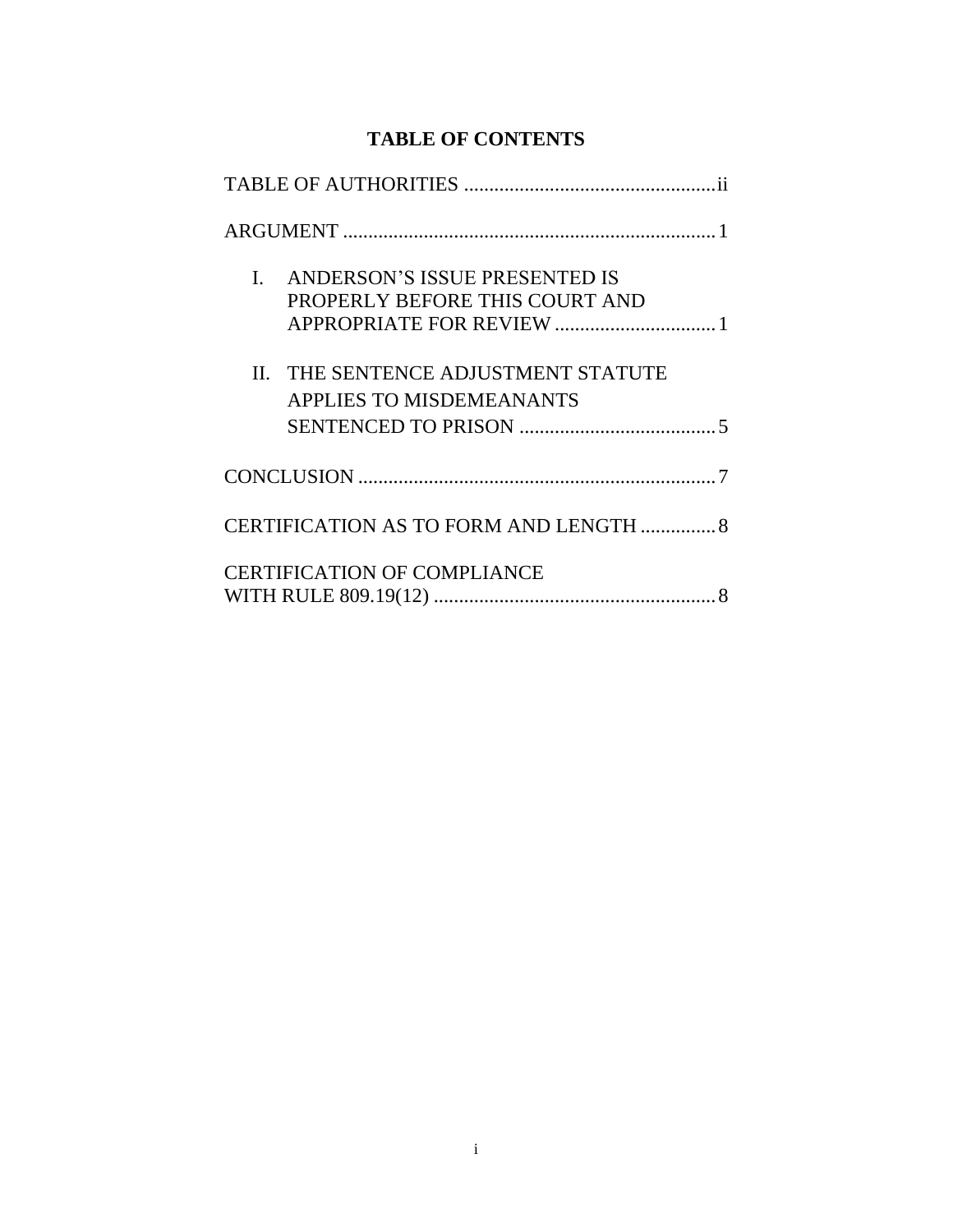### **TABLE OF AUTHORITIES**

#### **Cases**

*State v. Lock*, 2012 WI App 99, 344 Wis. 2d 166, N.W.2d 378....................5

*State v. Stenklyft*, 2005 WI 71, 281 Wis. 2d 484, 697 N.W.2d 769.................3, 4

*State v. Tucker*, 2005 WI 46, 279 Wis. 2d 697, 694 N.W.2d 926.....................5

#### **Statutes and Acts**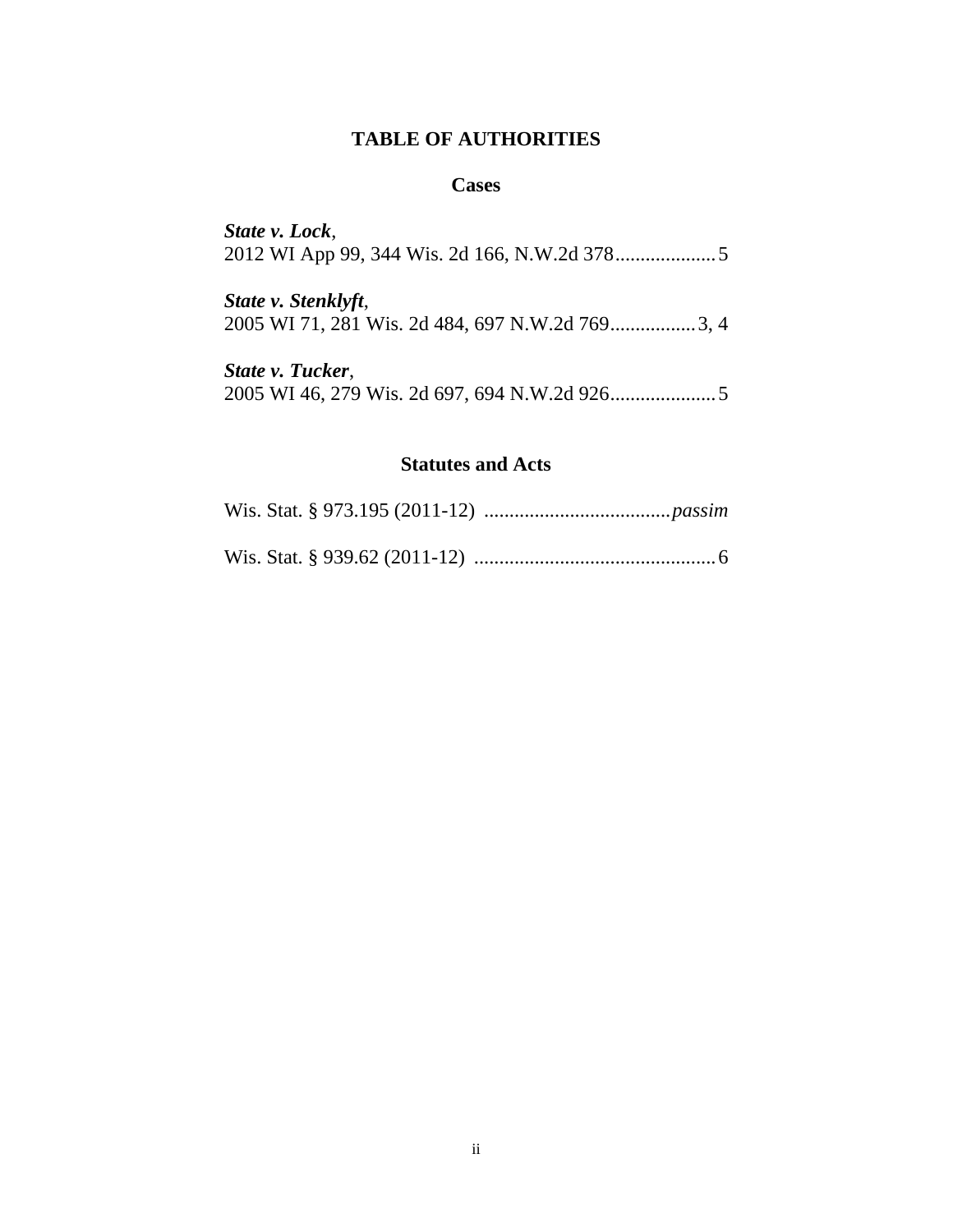#### **ARGUMENT**

# **I. ANDERSON'S ISSUE PRESENTED IS PROPERLY BEFORE THIS COURT AND APPROPRIATE FOR REVIEW.**

The State's brief includes three numbered arguments questioning whether the circuit court's order is subject to appellate review. First, the State argues that "[t]he defendant's appeal is without merit because the defendant was treated as if he was eligible for sentence adjustment." (State's Brief at 2-4.) Second, the State argues that "[t]he court's explanation of the denial of the petition for sentence adjustment is irrelevant dicta, therefore does not warrant any consideration by the court of appeals." (State's Brief at 4-6.) Third, the State argues that "Anderson's case does not present the issues he is asking the court to make new law on. Therefore his appeal should be denied." (State's Brief at 6-7.) Each of the above arguments fails for a single reason—the circuit court's sole basis for denying Anderson's petition was his statutory ineligibility for sentence adjustment.

To understand that Anderson was *not* treated as if he was eligible for sentence adjustment—even though the circuit court sent the petition to the district attorney and received an objection—it is necessary to fully examine the court's order. The court denied Anderson's petition in a three-page order using circuit court form CR-260 and an attached written explanation. (App. F.) Notably, the court left the form blank as to whether "The inmate [has or has not] served the applicable percentage of his/her confinement in prison (85 percent for a Class C to E felony and 75 percent for a Class F to I felony)." (App. F at  $1$ .)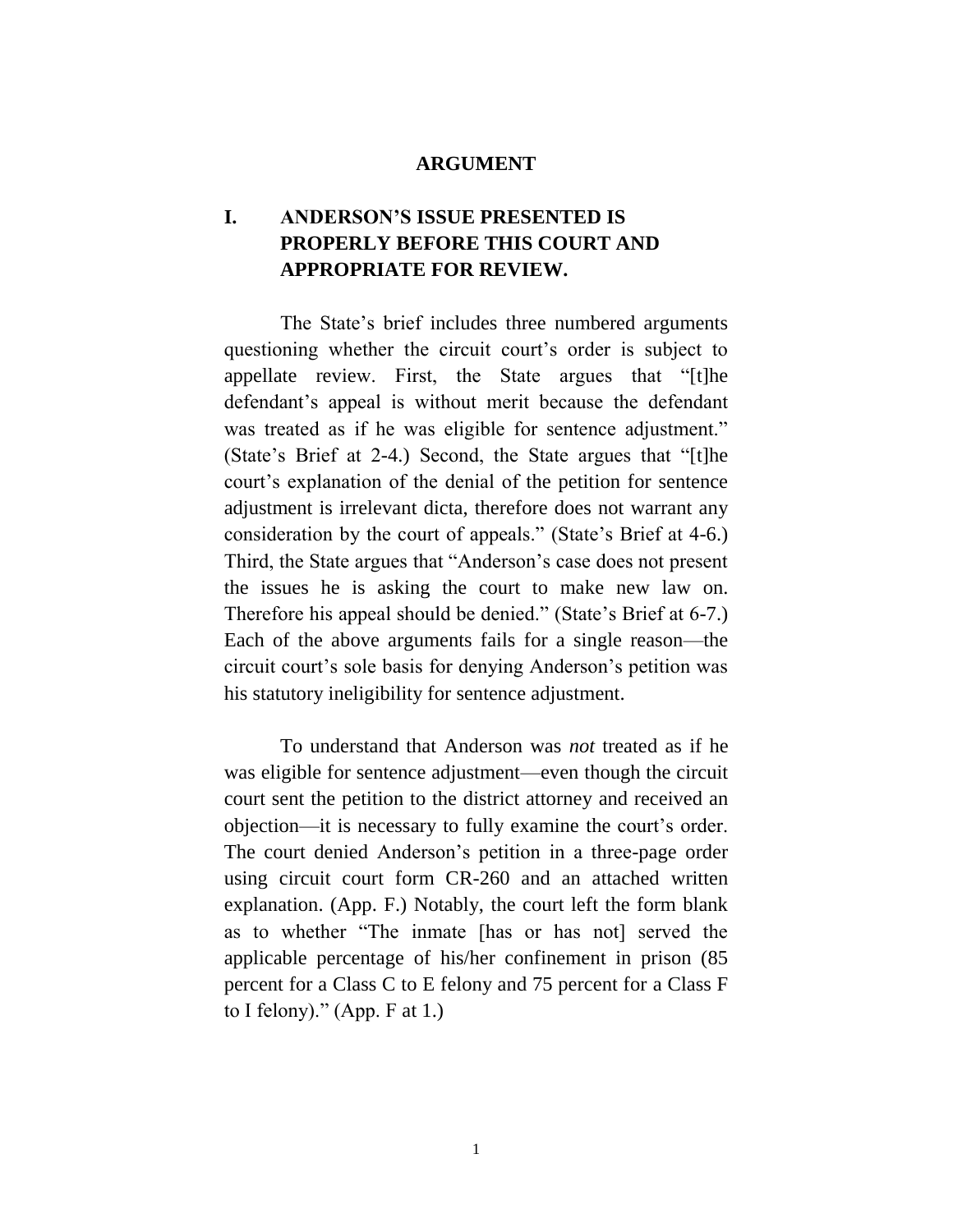Most importantly, the court failed to note anywhere on the form order whether and upon which grounds the petition was denied. (App. F at 1-2.) Instead of marking grounds for its decision, the court marked the box on the form order noting that "[w]ritten reasons are attached." (App. F at 2.) Thus, without the attached explanation, the circuit court's form order would not have decided Anderson's petition. (App. F at 1-2.)<sup>1</sup> (App. F at 2.)

In its attached explanation, the circuit court explicitly treated Anderson as if he was ineligible for sentence adjustment. The circuit court explained:

> The relief available under *sec. 973.195, Wis. Stats.,* is only available to those defendants who were convicted of Class C to Class I felonies. Since this defendant was convicted of misdemeanors and not convicted of any Class C to Class I felony, he is ineligible to have his misdemeanor sentences adjusted under *sec. 973.195, Wis. Stats.*

(App. F at 3.)

 $\overline{a}$ 

Nevertheless, the State bases its argument regarding the appropriateness of Anderson's appeal on the process the circuit court followed in this case. (State's Brief at 3-4.) The State argues that because the district attorney objected to the court's notice of Anderson's petition under Wis. Stat. § 973.195(1r)(c), the circuit court's attached explanation is "irrelevant dicta" not worthy of appellate review. (State's Brief at 4-6.)

<sup>1</sup> Notably, the form explicitly allows for this sort of supplementation. At the bottom of the form, there is a statement that "This form shall not be modified. It may be supplemented with additional material." Thus, the court did exactly what it should have done if, after asking for the State's input, it determined that Anderson was statutorily ineligible for sentence adjustment.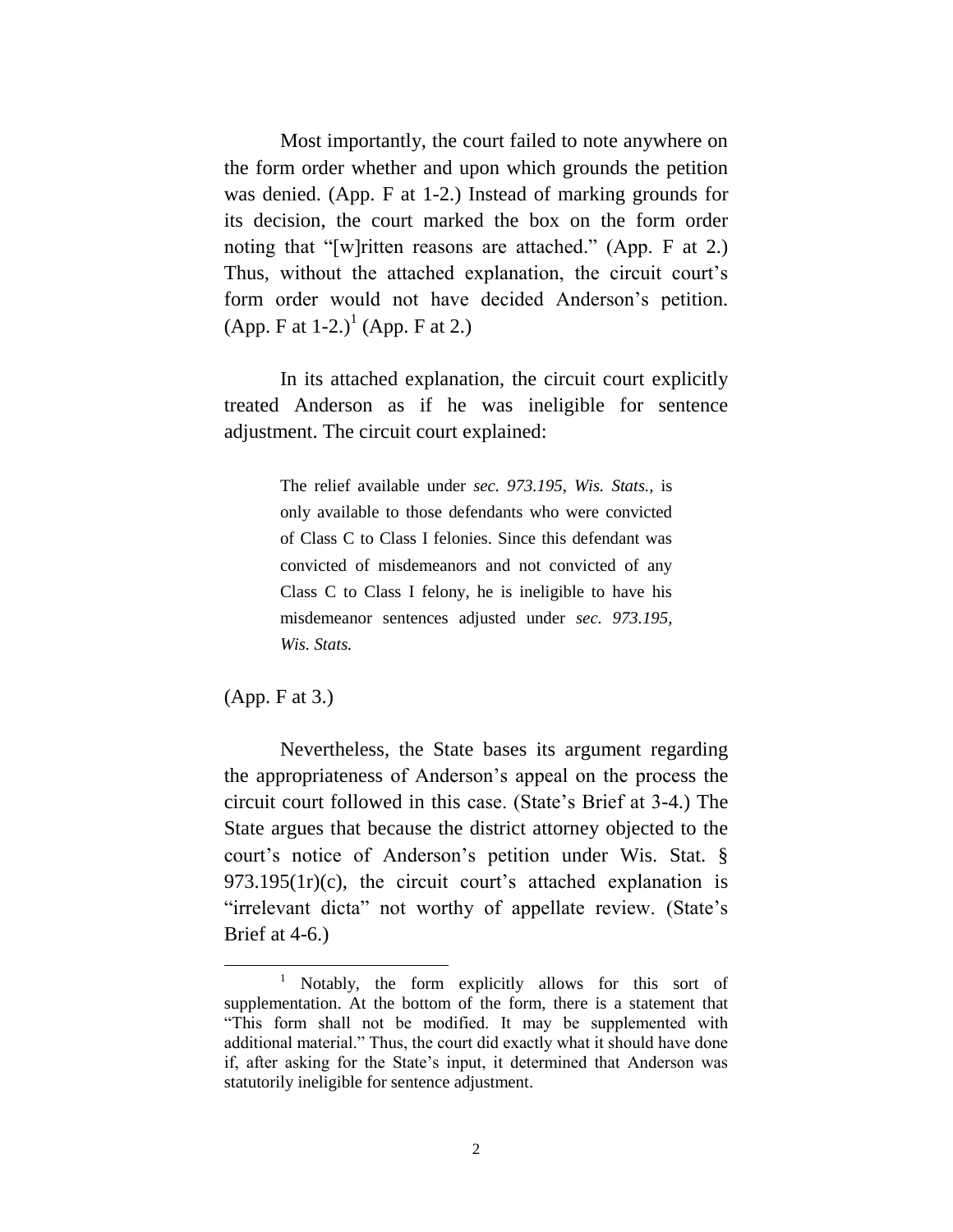In making that argument, the State overstates the holding of *State v. Stenklyft*, 2005 WI 71, ¶¶121-23, 281 Wis. 2d 484, 697 N.W.2d 769. Justice Crooks, writing for a four justice concurrence/dissent<sup>2</sup>, explained that

> Here, it is necessary to construe "shall" as directory *and permissive*, in order to save the constitutionality of the statute …. I concur with the mandate of the lead opinion to reverse, but I would decide this case by holding that the apparent veto given to a district attorney by the Wisconsin Legislature in Wis. Stat. §§ 973.195(1r)(c) and (f) (2003-04) is one where a circuit court has *discretion to accept or reject the objection* of a district attorney on a sentence adjustment petition.

*Stenklyft*, 281 Wis. 2d 484, ¶¶121-23 (Crooks, J., concurring in part and dissenting in part) (emphasis added). Thus, the State errs when it claims that "[t]he Court did deny the petition as it was supposed to do under the statute" because the district attorney objected. (State's Brief at 3.)

While the State acknowledges the "findings" of the **Stenklyft** court, the State's brief overstates the legal significance of the district attorney's objection. If the circuit court had treated Anderson as if he was eligible for sentence adjustment, the court would have been obligated to exercise discretion in determining whether to grant or deny Anderson's petition based on the grounds listed in the statute and on the form order.<sup>3</sup> However, as the record demonstrates,

 $\overline{a}$ 

<sup>2</sup> Because a majority of the justices joined in Justice Crooks' opinion, it is the holding of the case. *State v. Stenklyft*, 2005 WI 71, ¶¶82-83, 281 Wis. 2d 484, 697 N.W.2d 769. (Abrahamson, C.J., concurring in part and dissenting in part).

<sup>3</sup> Justice Crooks, again writing for a four justice concurrence/dissent, explained: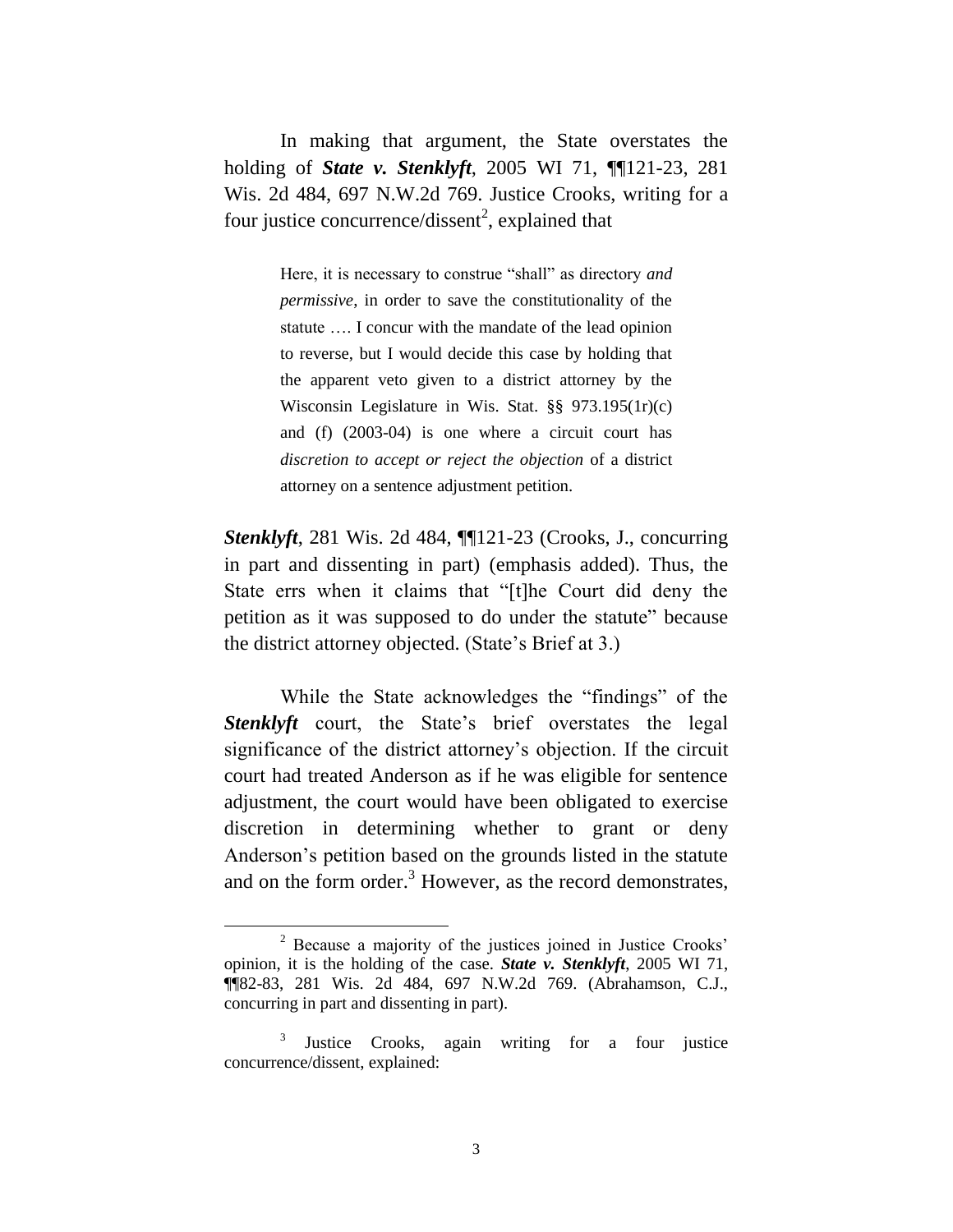the circuit court instead determined that Anderson was statutorily ineligible for sentence adjustment under Wis. Stat. § 973.195. Thus, the circuit court's order completely ignores the merits of Anderson's petition and the district attorney's objection. (App. F.) As such, the circuit court did not treat Anderson as if he was eligible for sentence adjustment.

Furthermore, even if the State is correct that the procedure followed by the circuit court constitutes a discretionary decision on the merits, discretionary decisions are subject to appellate review. $4$  In such cases an appellate court reviews whether the circuit court properly exercised its discretion by examining the relevant facts, applying a proper standard of law, and using a demonstrably rational process to

 $\overline{a}$ 

If the statutes at issue were to be interpreted as containing a directory and permissive "shall," then the record of the proceedings *must clearly demonstrate that the circuit court exercised its discretion and weighed the appropriate factors when the court reached its decision on sentence adjustment*. An example of such balancing would be a record that showed that the circuit court considered the nature of the crime, character of the defendant, protection of the public, positions of the State and of the victim, and other relevant factors such as "[t]he inmate's conduct, efforts at and progress in rehabilitation, or participation and progress in education, treatment, or other correctional programs...." Wis. Stat. § 973.195(1r)(b)1. Here, the record does not show that the circuit court weighed all of the appropriate factors when the court reached the decision to grant sentence adjustment. Therefore, the decision of the circuit court should be reversed, and I would remand this matter for a full consideration of the factors listed above.

*Stenklyft*, 281 Wis. 2d 484, ¶126 (Crooks, J., concurring in part and dissenting in part) (emphasis added and footnotes omitted).

 $4$  On this point, the State erroneously asserts that the court may deny the petition without a reason. (*See* State's Brief at 4.) That is simply not the case. When the court completes the form order, it must indicate a reason for the denial of a petition by checking a box. (App. F.) In addition, the form gives the court an opportunity to explain its decision by attaching "written reasons," as the court in this case did.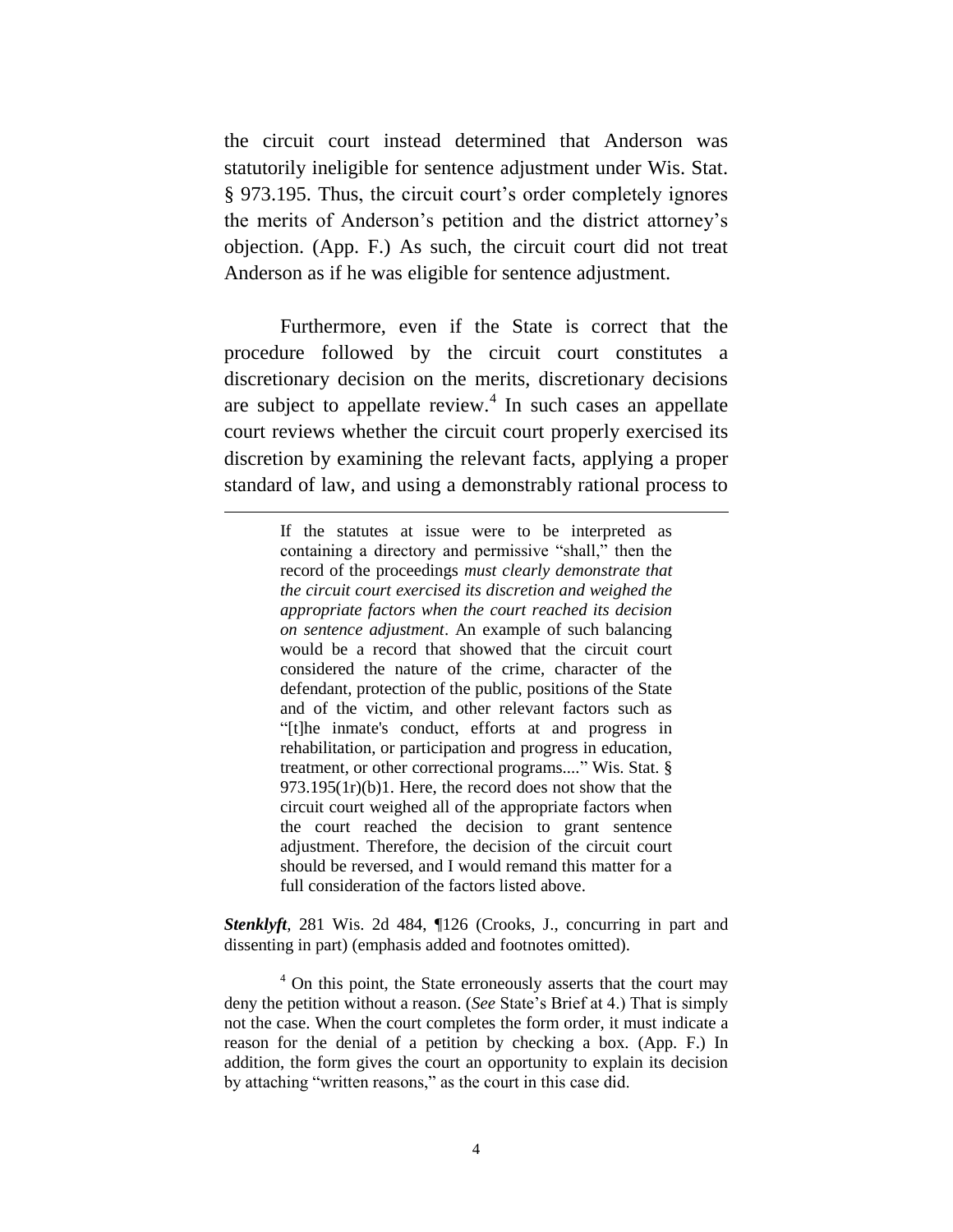reach a conclusion that a reasonable judge could reach. *See*, *e.g.*, *State v. Lock*, 2012 WI App 99, ¶43, 344 Wis. 2d 166, 823 N.W.2d 378. Thus, the court's decision would be an erroneous exercise of discretion if, as Anderson asserts, it was based on an improper standard of law. *Id.* 

In other words, whether Anderson was treated as if he was eligible for sentence adjustment has no bearing on the court of appeals' ability to decide the issue of statutory interpretation presented in this appeal.

# **II. THE SENTENCE ADJUSTMENT STATUTE APPLIES TO MISDEMEANANTS SENTENCED TO PRISON.**

The State argues that misdemeanants are not eligible for sentence adjustment under Wis. Stat. § 973.195 because the legislature failed to define "applicable percentage" as it relates to them. That argument ignores clear language in § 973.195(1r)(a) stating that inmates "serving a sentence imposed under s. 973.01 for a crime other than a Class B felony" may petition the court once they have served "at least the applicable percentage of the term of confinement."

Even more importantly, the State's argument ignores the reasoning behind our supreme court's holding in *State v. Tucker*, 2005 WI 46, ¶¶15-16, 22, 279 Wis. 2d 697, 694 N.W.2d 926. In that case, the court held that the statute is ambiguous in terms of its application to TIS-I inmates because it applies to them on its face but fails to indicate how the applicable percentage should be calculated. Anderson is comfortable with the arguments made in his Brief-in-Chief concerning the application of § 973.195 to misdemeanants and will not rehash them here. (*See* Brief of Defendant-Appellant at 4-15.)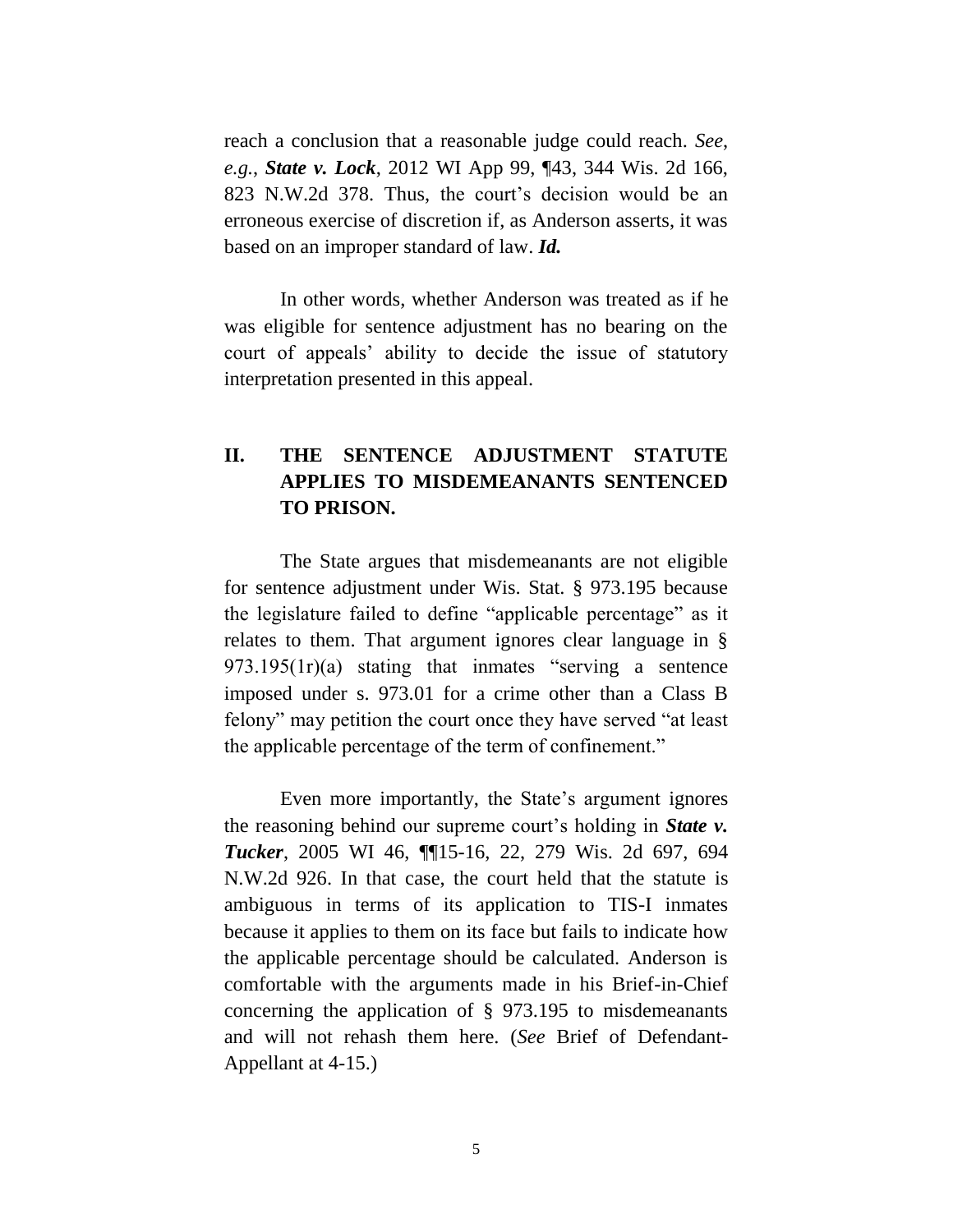Finally, the State argues that "[i]t is not surprising that the legislature chose not to make misdemeanants eligible for sentence adjustment." (State's Brief at 8-10.) Presumably, the State is arguing that the legislature intended to exclude misdemeanants so this Court should interpret it to exclude Anderson and others like him.

In support of its argument, the State asserts that all misdemeanants sent to prison are repeat offenders who should be treated differently than non-repeat offenders. (State's Brief at 9.) Further, the State posits that repeat offenders are less amenable to rehabilitation. (State's Brief at 9.) The State cites no authority, legal or otherwise, for these propositions, besides Wis. Stat. § 939.62, the statute authorizing enhanced penalties for repeat offenders.<sup>5</sup> The logic of that argument fails. Section 939.62 applies to both repeat misdemeanants and repeat felons. Wis. Stat. §§ 939.62(1) and (2). Nothing in § 973.195 indicates the legislature intended to treat repeat offenders differently from non-repeat offenders; indeed, the fact that repeat felons are not excluded from sentence adjustment indicates that this issue was not a concern for the legislature.<sup>6</sup> Again, Anderson is satisfied with the arguments in his Brief-in-Chief regarding legislative intent. (*See* Brief of Defendant-Appellant, pp 7-15.)

 $\overline{a}$ 

 $<sup>5</sup>$  The habitual criminality statute says nothing of the criminal</sup> justice system's differing treatment or the amenability to rehabilitation of repeat offenders.

 $6$  As the State points out, Wis. Stat. § 973.195 accounts for any concerns the legislature may have had regarding rehabilitation for repeat offenders by incorporating rehabilitation into the grounds for eligibility for sentence adjustment. *See* § 973.195(1r)(b)1. Even if an offender applies under different grounds, the court may deny the petition as "not in the public interest" if and when it has concerns about a defendant's rehabilitation. Wis. Stat. § 973.195(1r)(f); *see also* App. F.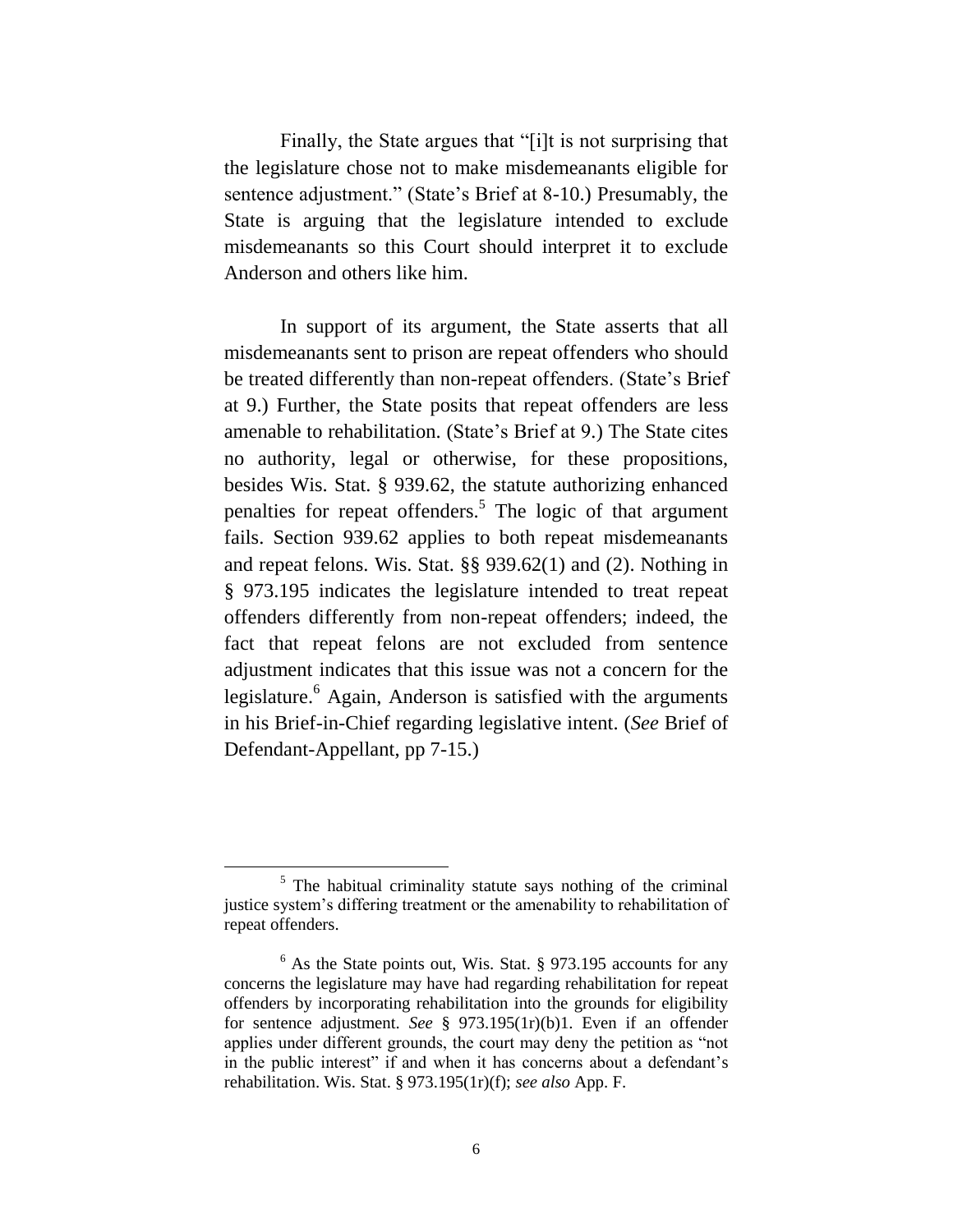#### **CONCLUSION**

For the above reasons, Anderson's issue presented is properly before this Court and suitable for review. Further, Anderson was eligible for sentence adjustment under Wis. Stat. § 973.195.

Respectfully submitted this \_\_\_\_\_day of November, 2014.

Jeremy Newman State Bar No. 1084404

Sara Kelton Brelie State Bar No. 1079775

Attorneys for Defendant-Appellant

Legal Assistance to Institutionalized Persons (LAIP) Frank J. Remington Center University of Wisconsin Law School 975 Bascom Mall Madison, WI 53706 (608) 262-1002